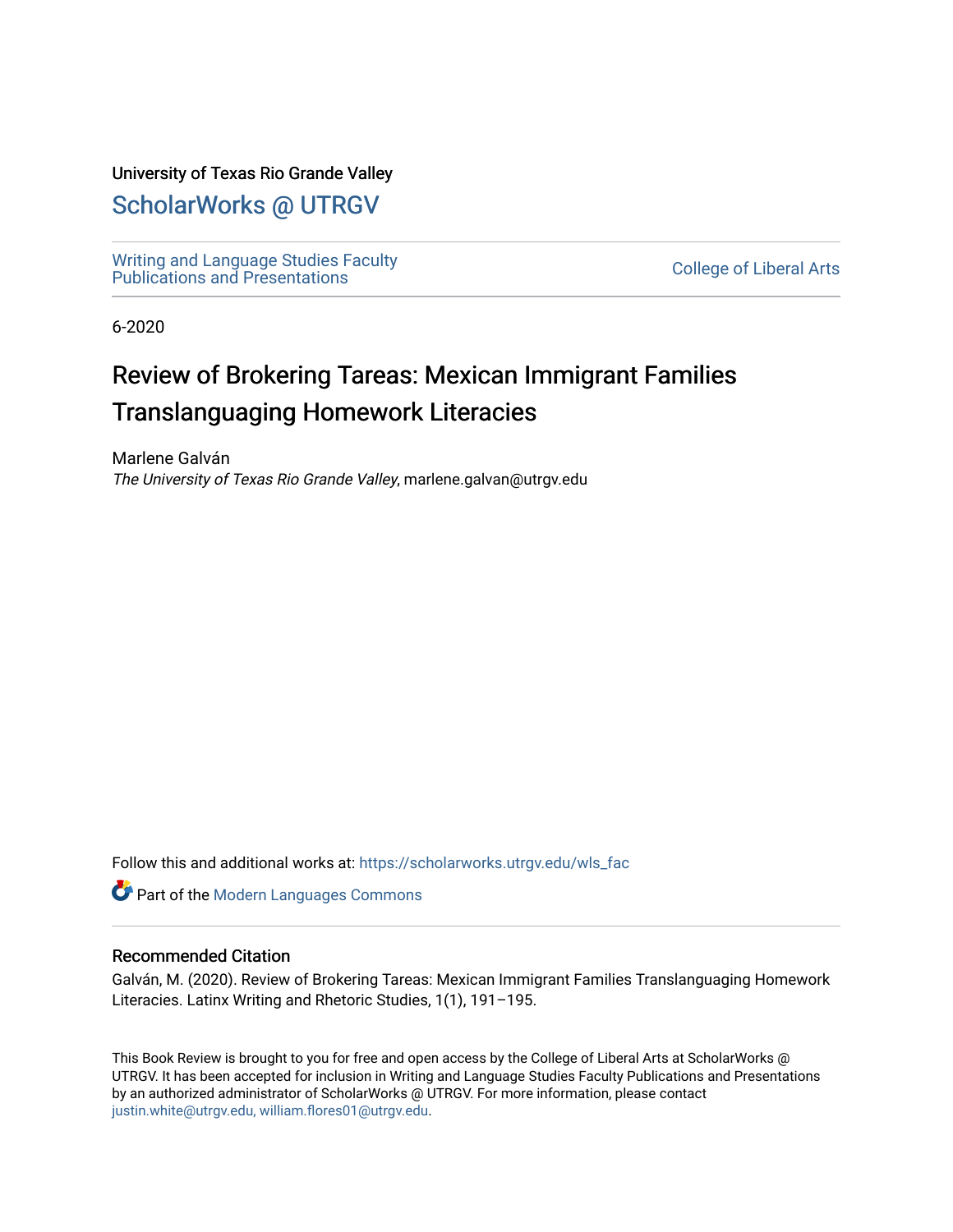*Latinx Writing and Rhetoric Studie*s Vol. 1, No. 1, June 2020, 191–195



## **Review of Brokering Tareas: Mexican Immigrant Families Translanguaging Homework Literacies**

By Steven Alvarez. Albany, State University of New York Press, 2017. 212 pp.

#### **Marlene Galván**

Texas Tech University, on land of the Comanche tribe. 1

This story begins with thirty-three-year-old María Cruz's emigration from Morelos, Mexico to Southern California, where she married and had four children. Ten years later she and her family moved to New York City, where through complex networks of neighboring families, school and religious events, after-school programs, and the ability to broker languages by María's eldest daughter, Gina, María and Gina found themselves in the MANOS community – the Mexican American Network of Students, a grassroots educational mentoring program organized by volunteer mentors and Mexican mothers. MANOS offered free after-school and evening tutoring to families, primarily Mexican immigrant families in New York City. María's is just one of several mothers' stories included in Steven Alvarez's *Brokering Tareas: Mexican Immigrant Families Translanguaging Homework Literacies*. But it is through María's story that Alvarez introduces his book's main goal: to "confirm the importance of collaboratively gained family literacy for cultivating positive attitudes toward echándole ganas in schooling and brokering the immigrant bargain" (p. xviii). Alvarez's premise requires readers to consider "how the immigrant bargain offers a space for intergenerational dialogue...*with* rather than *for* children, even despite the standardized academic power of English literacy" (p. xxiv).

In reading this book, it is important to understand "the intergenerational narrative of echándole ganas," a term Luis Urrieta, Jr. (2009) argues has no clear English equivalent because "it is a term embedded in emotion and struggle, but would

*LWRS: Latinx Writing and Rhetoric Studies* ISSN 2687-7198 <https://latinxwritingandrhetoricstudies.com>

*LWRS: Latinx Writing and Rhetoric Studies* is an open-access, peer-reviewed scholarly journal published and supported by the NCTE/CCCC Latinx Caucus. Articles are published under a Creative Commons BY-NC-ND license (Attribution-Noncommercial-NoDerivs) ISSN 2687-7198. Copyright © 2020 *LWRS* Editors and/or the site's authors, developers, and contributors. Some material is used with permission.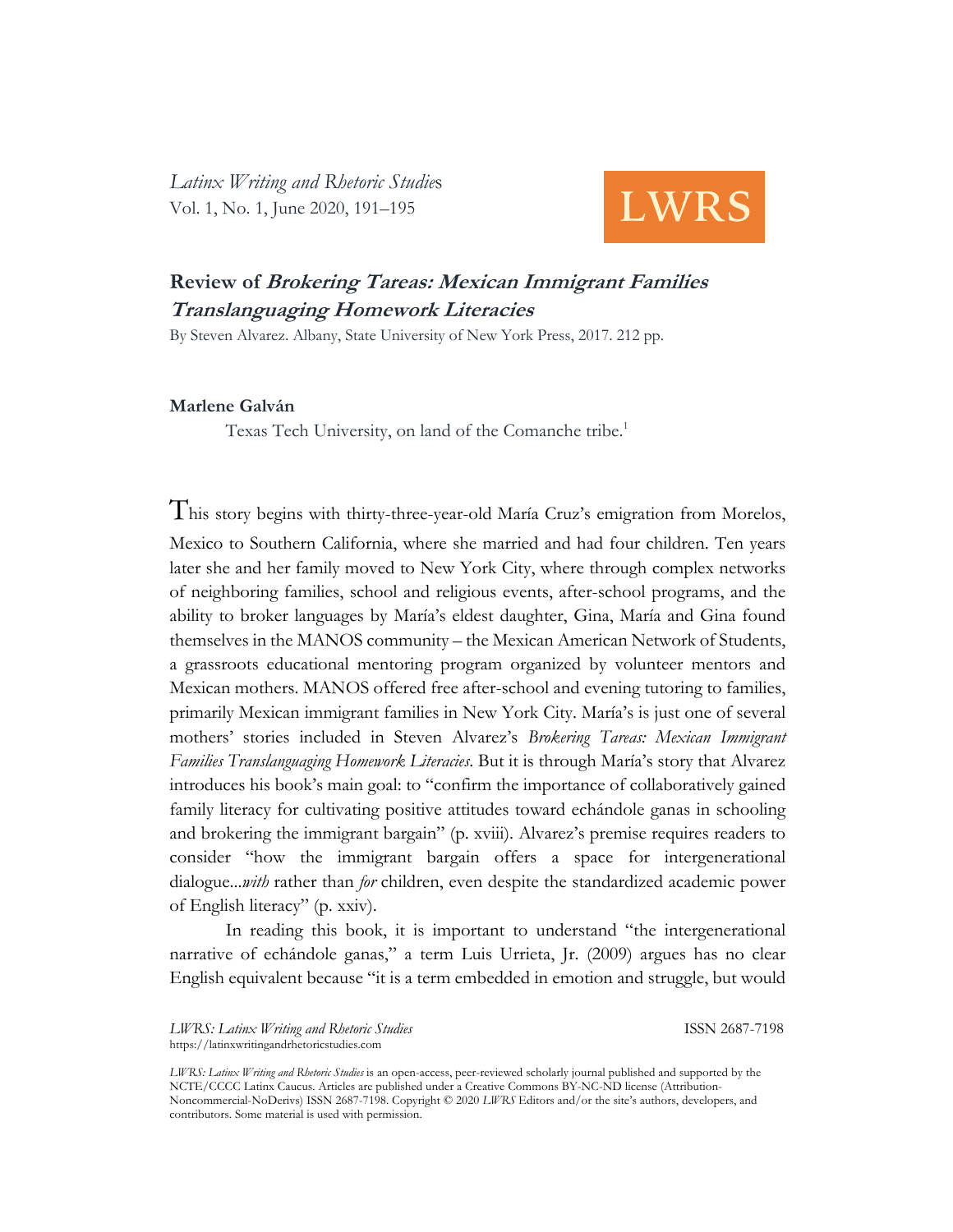#### Marlene Galván

most closely be translated to 'giving it your all'" (qtd. in Alvarez, 2017, p. xvi). Equally important are superación narratives, which Alvarez asserts "articulate stories about quality of life, security, and economic well-being" (p. xvi). Together, narratives of echándole ganas and superación form part of the immigrant bargain, a common, but nonetheless complicated history of first-generation parents and their hopes for hard working, academically successful second-generation children.

Because of Alvarez's work as a MANOS mentor, his research is situated within five years' worth of involved documentation. Thus, his research provides a comprehensive study that is divided into six chapters and shares the work of seven mentors, nine first-generation Mexican-origin immigrant mothers and their twentyone children as they navigate, or *broker*, socio-linguistic interactions at MANOS.

Chapter 1, "Mexican New York City: Making Community at MANOS" contextualizes family navigation, particularly for mothers, of educational opportunities in Mexican New York City and describes a flexible and strategic blueprint used by MANOS to successfully engage literacy mentorship. Alvarez explores the history of the larger Mexican-origin community in New York City beginning in 1990 when New York experienced an influx in the population of Mexican immigrants caused by financial crisis in Mexico and shifts in New York City's economic circumstances that increased demand for low-wage labor (p. 6). While Alvarez describes the changing landscape of the city, he zooms in on Foraker Street, one of New York City's Mexican immigrant barrios and the site of his fieldwork. MANOS was located in the basement of the San Juan Bautista Catholic Church on Foraker Street. Like the city, the barrio experienced an influx of Mexican immigrants and thus an increase in student enrollment and "community desire for educational support" (p. 8). This increase sometimes strained MANOS's resources, requiring a collaborative and communal effort to keep MANOS going. Alvarez details both the layout and structure of MANOS's mentoring, documentation of grants, applications, and report cards of mentees, mentorship time and space allocation, and available resources such as a library of donated books in multiple subjects and languages. Through his introduction of the MANOS families and mentors, Alvarez asserts that mentors "brokered literacies, opening spaces for shared power relations and social interaction among mothers and children when doing homework" (p. 23). These relationships were established between mothers, mentors, and mentees and constructed a uniquely mutual and negotiated translanguaging learning community experience.

Chapter 2, "Translanguaging Events: Homework Literacies at MANOS" establishes the book's theoretical framework, a theory that re-constructs translanguaging events as a "methodological approach for coding and narrating literacy

*LWRS*, 2020, *1*(1) | 192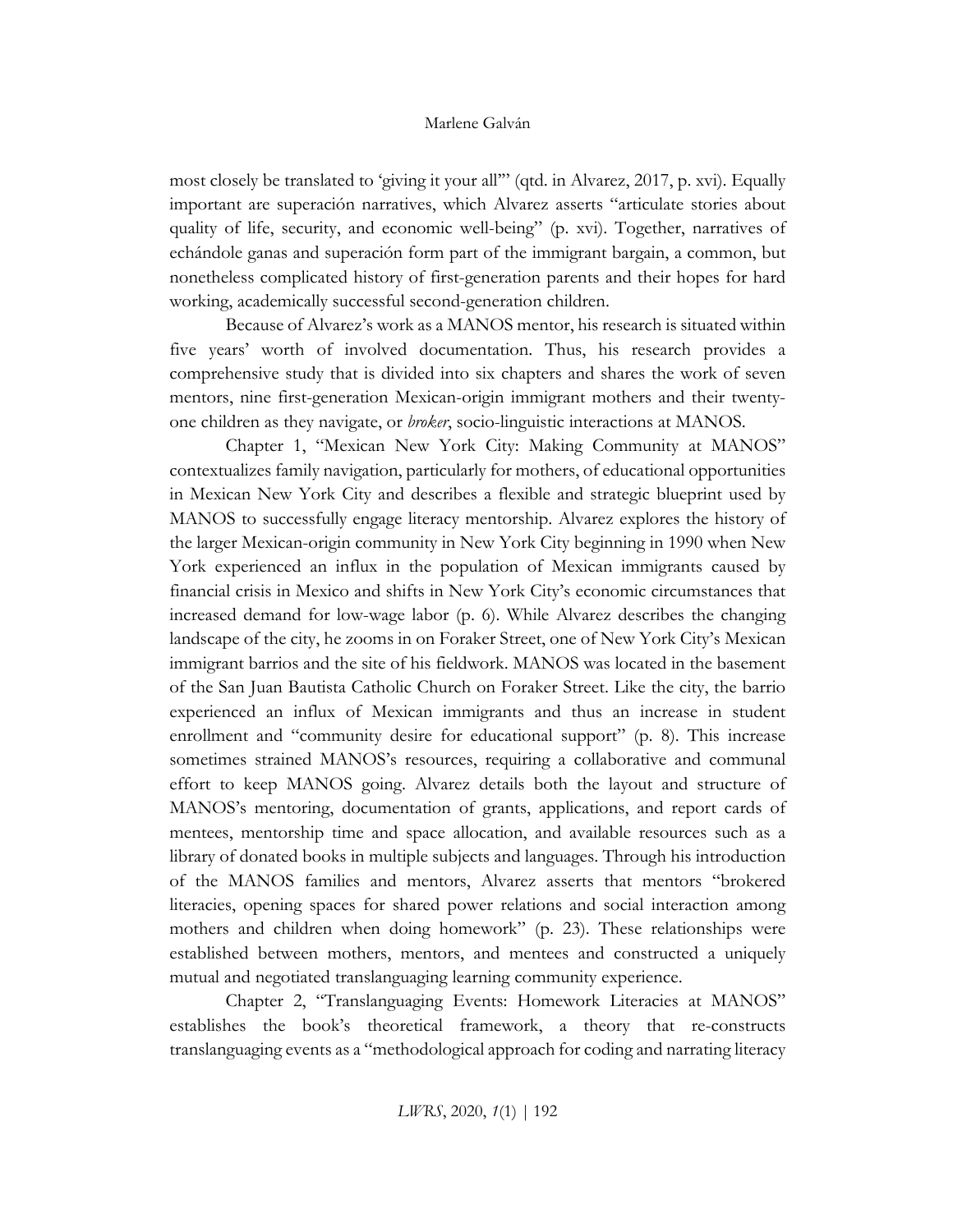activities in situated contexts" (p. 42). Alvarez asserts that the promise of opportunity and social mobility inherent in the immigrant bargain is also present (though not always articulated) through increased bilingual opportunities. It is in this chapter that Alvarez explicitly defines *a broker* (the noun) as "the mediating participant who establishes or destabilizes the link of communication among communicants" (p. 43) and *to broker* (the verb) as "[serving] as a liaison with influence in exchanges between individuals" (p. 43). Both mentors and mentees functioned as brokers with mothers in homework situations at MANOS. Alvarez describes the mentoring at MANOS as "brokering between audiences and embodying shifting and dynamic positions of power"; this problematizes monolingual assumptions through a translanguaging framework which allows communities to "better...understand the nuances of literacy practices" (p. 41-42). These nuances of brokered performances, however creative and critical, are not without the added complexity of disrupted or redistributed power dynamics between children and their Mexican immigrant, language-minoritized parents which Alvarez continues to discuss in the latter half of his book.

Chapter 3, "Translanguaging in Practice: Homework, Linguistic Power, and Family Life" offers a detailed look at the day-to-day translanguaging occurrences during homework and mentoring sessions at MANOS. Alvarez reintroduces readers to Gina and María and discusses the substantial amount of language responsibility Gina carried not just for her mother, but her entire family. Alvarez also analyzes two translanguaging events in a case study that reveals how translanguaging functions to circumscribe monolingual constraints and helps to develop an "understanding [of] how language excludes but also includes agents within discourses and communities" (p. 81). These agents include the significant contributions of language-minoritized parents in homework sessions and their children's overall academic progress.

Chapter 4, "Brokering the Immigrant Bargain: Negotiating Language, Power, and Identity in Mexican Immigrant Families" and Chapter 5, "Brokering Communities: Community Superación and Local Literacy Investment" describe in more detail the immigrant bargain at MANOS and examine how MANOS worked to establish trust among mentors and immigrant families while translanguaging English language homework. Alvarez explores how MANOS mothers served as powerful agents in their children's formulation and perception of the immigrant bargain narrative as well as how MANOS mentees perceived and were affected by this parental influence. More specifically, the rhetorical power of immigrant parents both motivated their children, but at times conflated academic aspirations and success with pressure to assimilate and distance themselves from their parents. In efforts to ease this tension, Alvarez notes that "[t]he support that MANOS provided…reflects a community effort

*LWRS*, 2020, *1*(1) | 193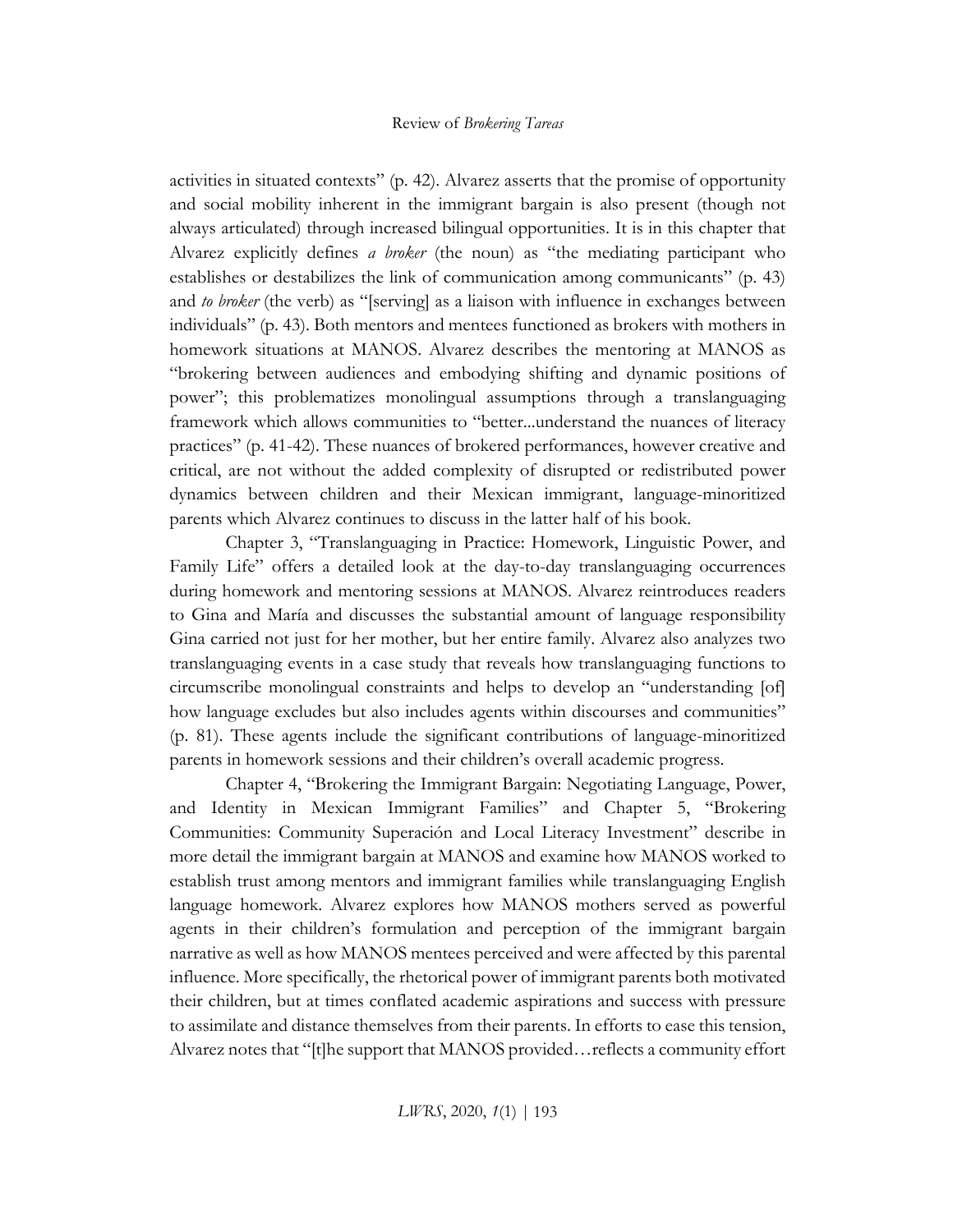#### Marlene Galván

to engage with the dominant institutional language while maintaining the integrity of the home language used to communicate in personal relations" (p. 108). MANOS's support for this type of engagement came through the sustained, nurtured trust of care and commitment, creating a safe space for brokered performances and translanguaging events that addressed the immigrant bargain.

Chapter 6, "Tareas, Community, and Brokering Care: Mentoring Local Languages and Literacies" concludes Alvarez's research with a call for the use of a plurilingual model for K-12 schools, university teacher education programs, and grassroots organizations to practice collaboration in ethnographic fieldwork, creating a group community literacy specialists Alvarez refers to as educator-ethnographers. This model, according to Alvarez "[derives] generative themes, crafts, and vocabularies reflective of the linguistic repertoires of local communities" as well as teaches educators to be aware of and attentive to "subtractive policies that blame students' languages and families by characterizing them as shortcomings (p. 143). Alvarez's time at MANOS concludes with the book; however, he finishes with suggestions for educator-ethnographers to continue the work of meaningful community literacy cooperation. Alvarez's final claim explicitly points to the importance of community and academic partnerships, a claim that supports one of the book's underlying assertions, an assertion Alvarez acknowledges is not new…that bilingualism is a civil right.

Through *Brokering Tareas,* Alvarez offers an in-depth ethnographic study of MANOS that broadens public understanding of translingual communicative acts, foregrounding the complexity and richness of such acts. Informed by his positionality, his in-depth involvement in the community, the book's methodology noticeably possesses a deep sense of respect and responsibility to ethical and reciprocal research within this community. While Alvarez acknowledges that his book does not address the gender dynamics of these brokered translanguaging events, his work certainly opens the conversation to these contributions. Overall, Alvarez constructs a sophisticated, well-sequenced examination of community and literacy that grapples with the recognition that "the force of academic English's legitimacy to dominate certainly does not necessitate believing in a mainstream way of speaking, reading, or writing" (xxi). Rather, Alvarez argues, "ideological dispositions and preferences communicated through discourses that sanction the immigrant bargain are instilled in individuals over long, slow processes" and his work seeks to "focus [on] these dynamic contributions aimed at advancing immigrant families' emergent bilingualism" (xxii).